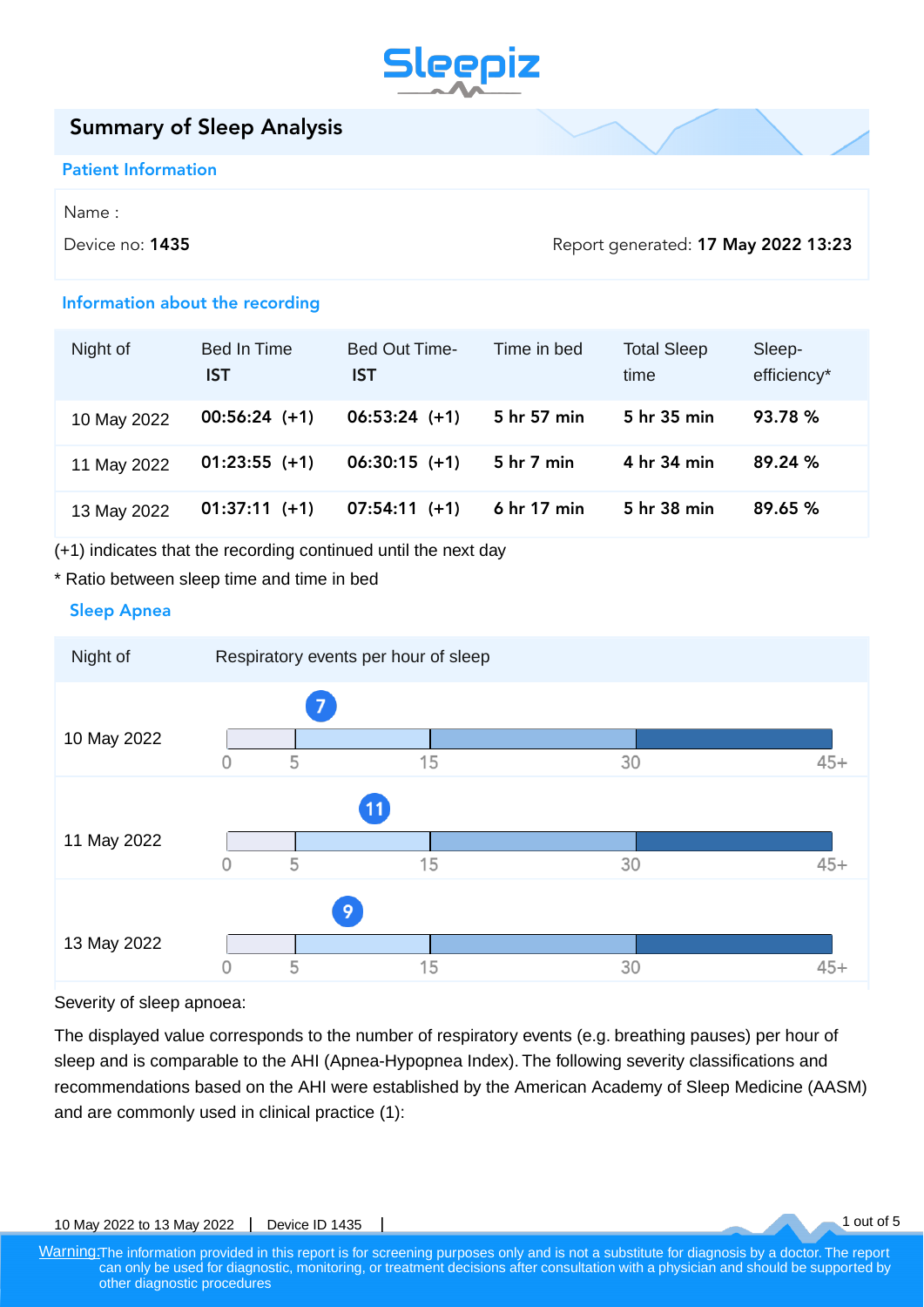

# Summary of Sleep Analysis

- 0-5: These values do not indicate sleep apnea. Without symptoms, no sleep therapy is needed.
- 5-15: These values could indicate mild sleep apnea. Without symptoms no therapy may be needed. It is recommended to consult a doctor, especially if there are associated symptoms.
- 15-30: These values could indicate moderate sleep apnea. It is recommended to consult a doctor. Therapy may be recommended, especially if there are associated symptoms.
- 30+: These values could indicate severe sleep apnea. It is recommended to consult a doctor. Therapy is recommended.

2 out of 5

10 May 2022 to 13 May 2022 | Device ID 1435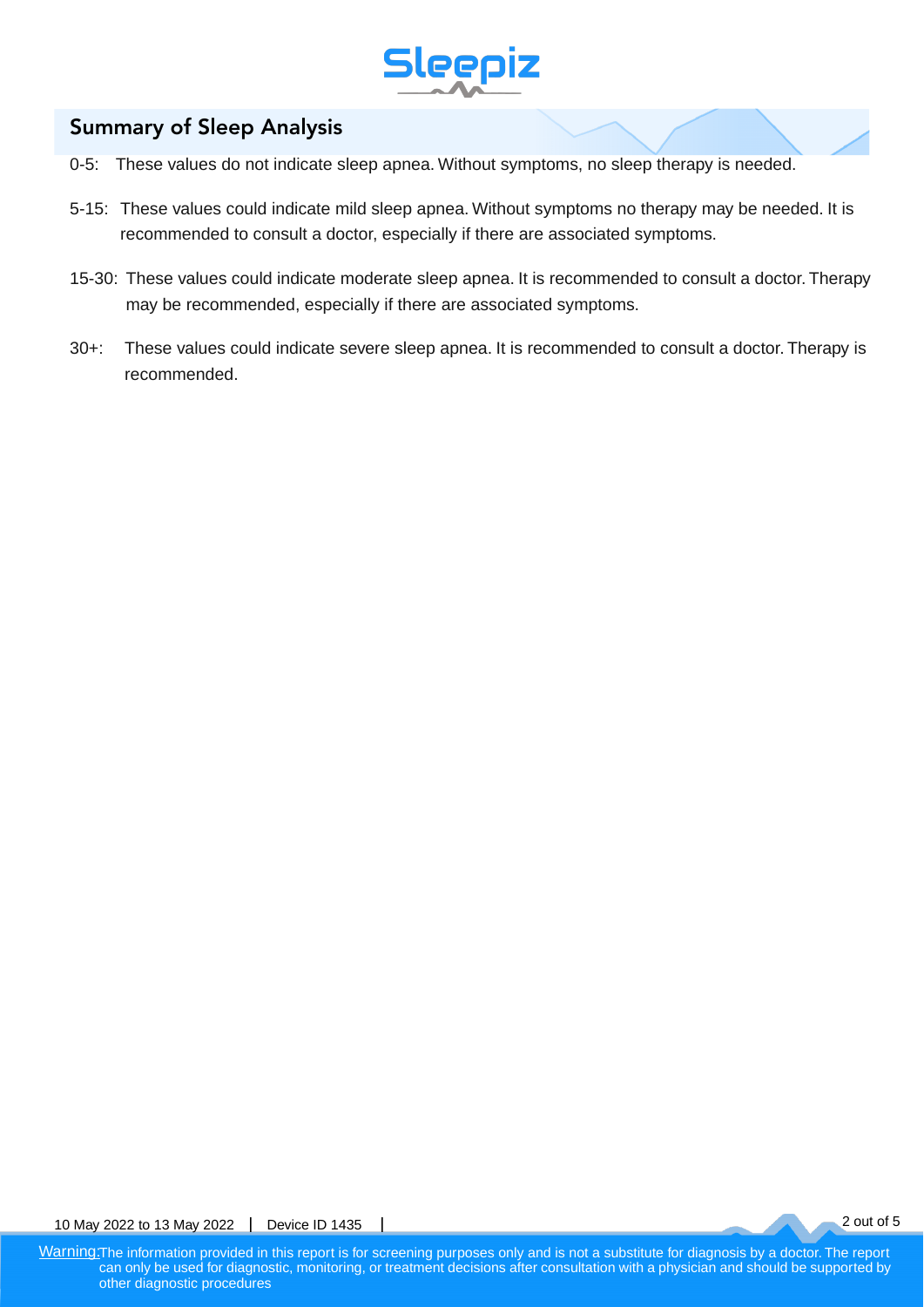# **Sleepiz**

## Blood Oxygen saturation

| Night of    | Time SpO2-<br>Signal             | ODI*<br>Normal:<br>< 5/h | $Ø$ SpO2<br>Normal:<br>>94% | Min<br>SpO <sub>2</sub> | <b>Max</b><br>SpO <sub>2</sub> | Time<br>< 90%<br>SpO <sub>2</sub> |
|-------------|----------------------------------|--------------------------|-----------------------------|-------------------------|--------------------------------|-----------------------------------|
| 10 May 2022 | 5 hr 58 min                      | 20.4                     | 94.9%                       | 75 %                    | 99 %                           | 0 <sub>hr</sub> 8 min             |
| 11 May 2022 | 5 <sub>hr</sub> 6 <sub>min</sub> | 21.7                     | 94.2%                       | 75 %                    | 99 %                           | 0 hr 15 min                       |
| 13 May 2022 | 6 hr 17 min                      | 22.7                     | 95.0%                       | 76 %                    | 100%                           | 0 hr 6 min                        |

\* Oxygen Desaturation Index: Number of desaturations (>= 3%) per hour of sleep





3 out of 5

10 May 2022 to 13 May 2022 | Device ID 1435

Warning: The information provided in this report is for screening purposes only and is not a substitute for diagnosis by a doctor. The report can only be used for diagnostic, monitoring, or treatment decisions after consultation with a physician and should be supported by other diagnostic procedures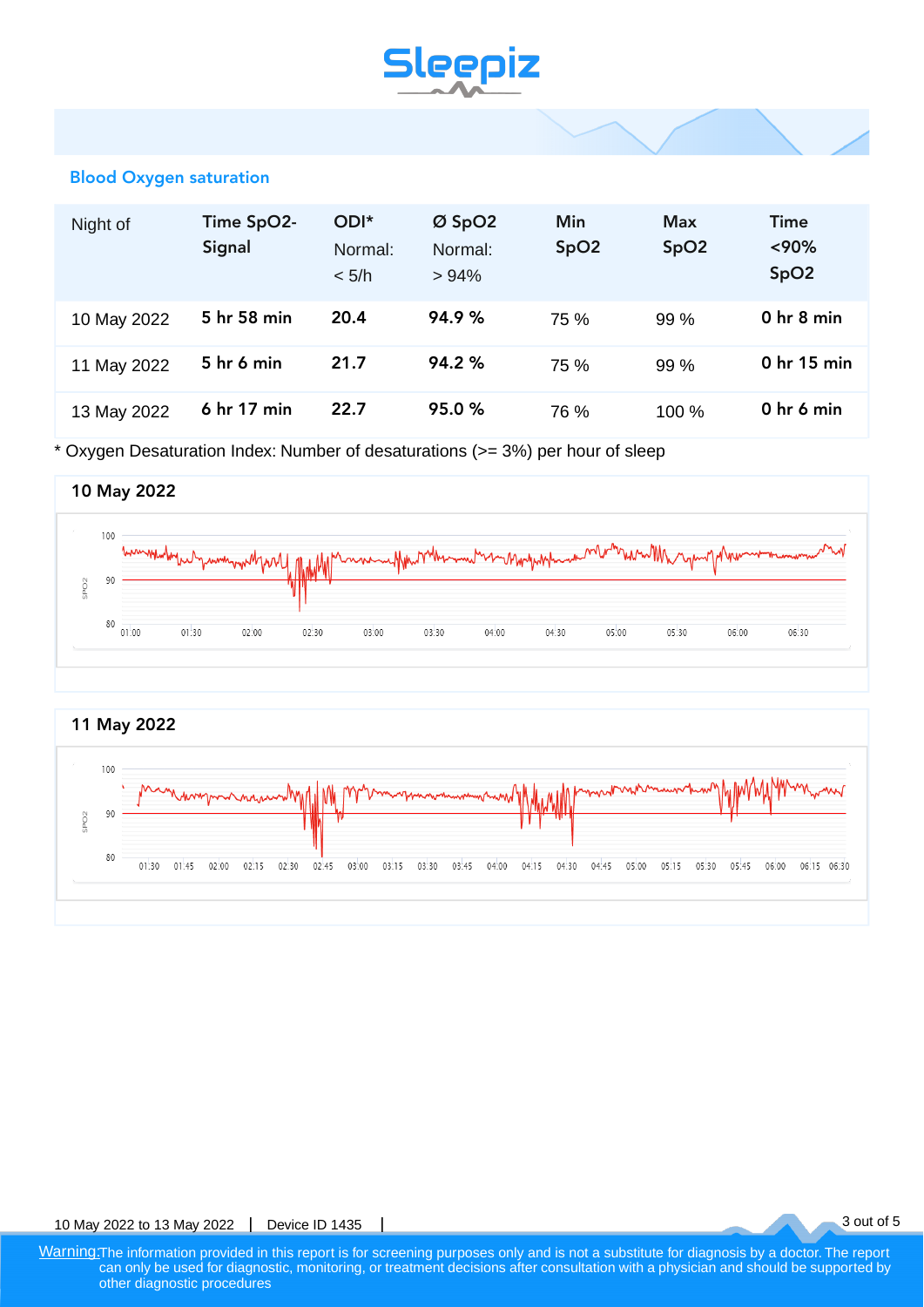

# Breathing Rate

| Night of    | Ø Breathing Rate<br>Normal:<br>$10-16$ /min | <b>Min. Breathing Rate</b><br>of the time-<br>$90\%$<br>above this value | <b>Max. Breathing Rate</b><br>90% the time below<br>this value |
|-------------|---------------------------------------------|--------------------------------------------------------------------------|----------------------------------------------------------------|
| 10 May 2022 | $16.1$ /min                                 | 14.1 / $min$                                                             | 17.5 / min                                                     |
| 11 May 2022 | $16.9$ /min                                 | $15.0$ /min                                                              | 18.5 / min                                                     |
| 13 May 2022 | $15.0$ /min                                 | 13.8 / min                                                               | $16.4$ /min                                                    |

# Pulse Rate

| Night of    | Ø Pulse Rate         | <b>Min. Pulse Rate</b>           | <b>Max. Pulse Rate</b>           |
|-------------|----------------------|----------------------------------|----------------------------------|
|             | Normal:<br>60-80/min | 90% the time above<br>this value | 90% the time below<br>this value |
|             | Ca. 50 /min at rest  | Normal: $>40$ /min               | Normal: $<$ 90 /min              |
| 10 May 2022 | 73.0/min             | 68.0 / min                       | $82.6$ /min                      |
| 11 May 2022 | 81.0/min             | 73.0/min                         | 92.0 / min                       |
| 13 May 2022 | 74.0 /min            | 66.0 / min                       | $82.0$ /min                      |

4 out of 5

10 May 2022 to 13 May 2022 | Device ID 1435

Warning: The information provided in this report is for screening purposes only and is not a substitute for diagnosis by a doctor. The report can only be used for diagnostic, monitoring, or treatment decisions after consultation with a physician and should be supported by other diagnostic procedures